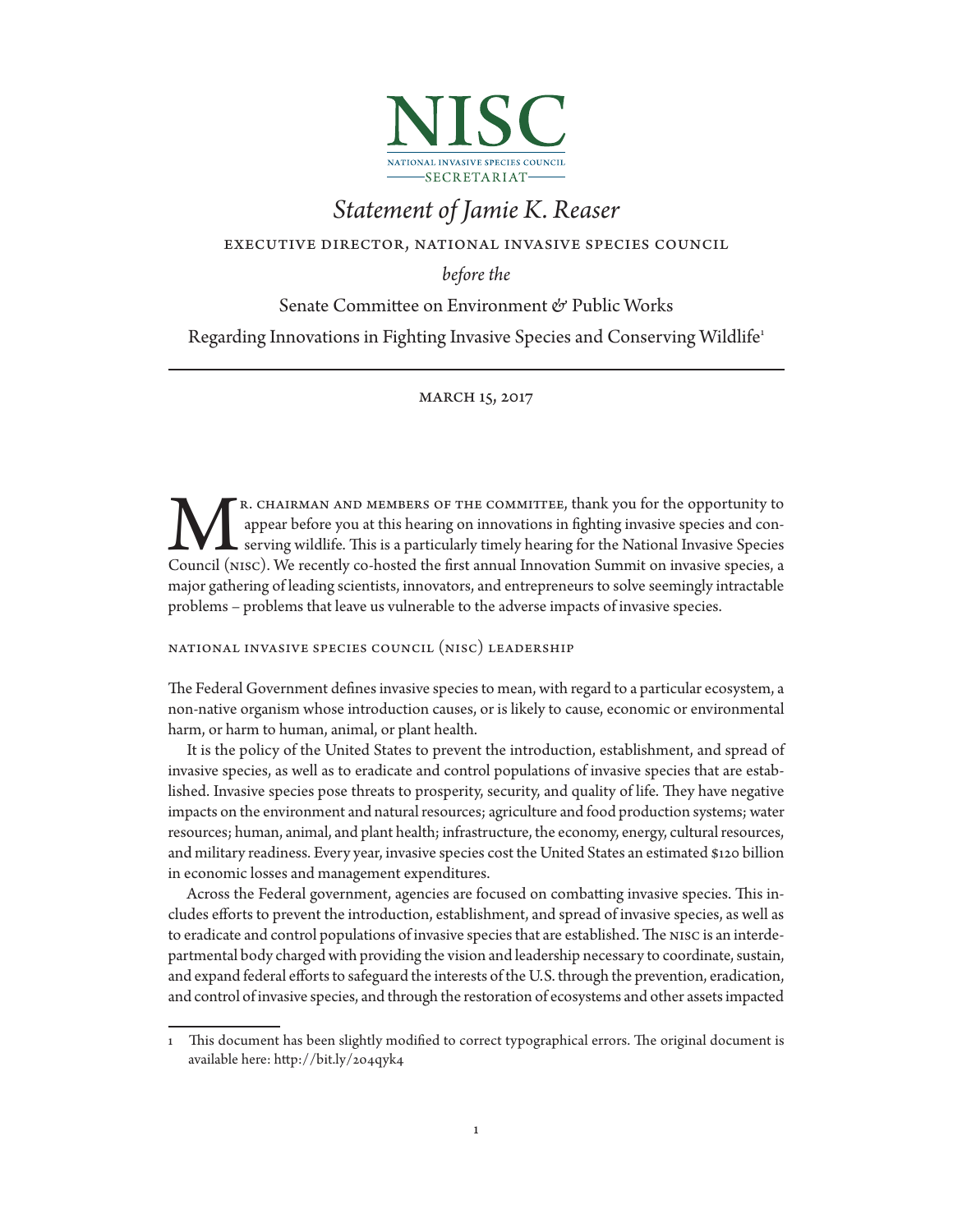by invasive species. nisc was established in 1999 under Executive Order 13112. At that time, nisc comprised the senior-most leaders of eight Federal Departments. In December 2016, nisc and its duties were expanded under Executive Order 13751.

nisc is co-chaired by the Secretaries of the Interior, Agriculture, and Commerce. Other Federal member agencies include the Secretaries of State, Treasury, Defense, Health and Human Services, Transportation, and Homeland Security; the Administrators of the National Aeronautics and Space Administration, Environmental Protection Agency, U.S. Agency for

International Development, the U.S. Trade Representative; and, in the Executive Office of the President, the Directors of the Office of Science and Technology Policy, Council on Environmental Quality, and the Office of Management and Budget.

A small staff of experts in science, technology, policy, program management, and interdepartmental coordination is responsible for carrying out the day-to-day duties of nisc, including coordinating the development and implementation of the nisc Management Plan. The Department of the Interior administers this Secretariat.

nisc provides high-level policy and planning on invasive species, from a whole of government perspective. This involves providing institutional leadership and priority setting, facilitating effective coordination and cost-efficiency within the Federal Government and with non-federal partners, raising awareness of the invasive species issue and motivating high-impact action, removing barriers to getting the job done effectively on the ground, assessing and strengthening federal capacities as needed to meet the Council's duties, and, most importantly for this hearing, fostering innovation.

The remainder of my comments will focus on nisc's work to foster innovation, with particular emphasis on initiatives to advance technological innovation.

#### technology innovation: an invasive species game changer

The invasive species issue has been plagued by a misconception, a belief that the issue is too complex, too difficult, too costly to overcome. Frequently, the resulting attitude has been, "Why bother?" Investments in technology innovation can be game changing. They are demonstrating that seemingly insurmountable challenges can be overcome with substantial return on investment. They are helping us change the conversation from "can't" to "can" and "let's get it done, now!"

I would like to make five general points about technology innovation in the context of the invasive species issue and then focus on relevant nisc directives, priority actions, and outputs.

First, in order to be effective, advancements in technology innovation need not require substantial investments in time or money. There are numerous "low tech" innovations being made with relatively rapid, cost-efficient outputs. For example, intellectual advancements in risk analysis and horizon scanning approaches improves our capacities to target high risk invasive species and invasion pathways. Websites and smartphone applications are enabling invasive species managers and the public to access the information necessary for the early detection of and rapid response to invasive species (e.g. https://www.eddmaps.org). Detector ("sniffer") dogs are being trained to locate a wide range of invasive species – from zebra mussels to Burmese pythons – in order to facilitate eradication and control opportunities. Small modifications in gun design are enabling the broadcasting of herbicides and toxic baits into environments that are difficult to access.

Secondly, many of the technologies that could help us prevent, eradicate, or control invasive species already exist, but they were developed for other applications. The reapplication of existing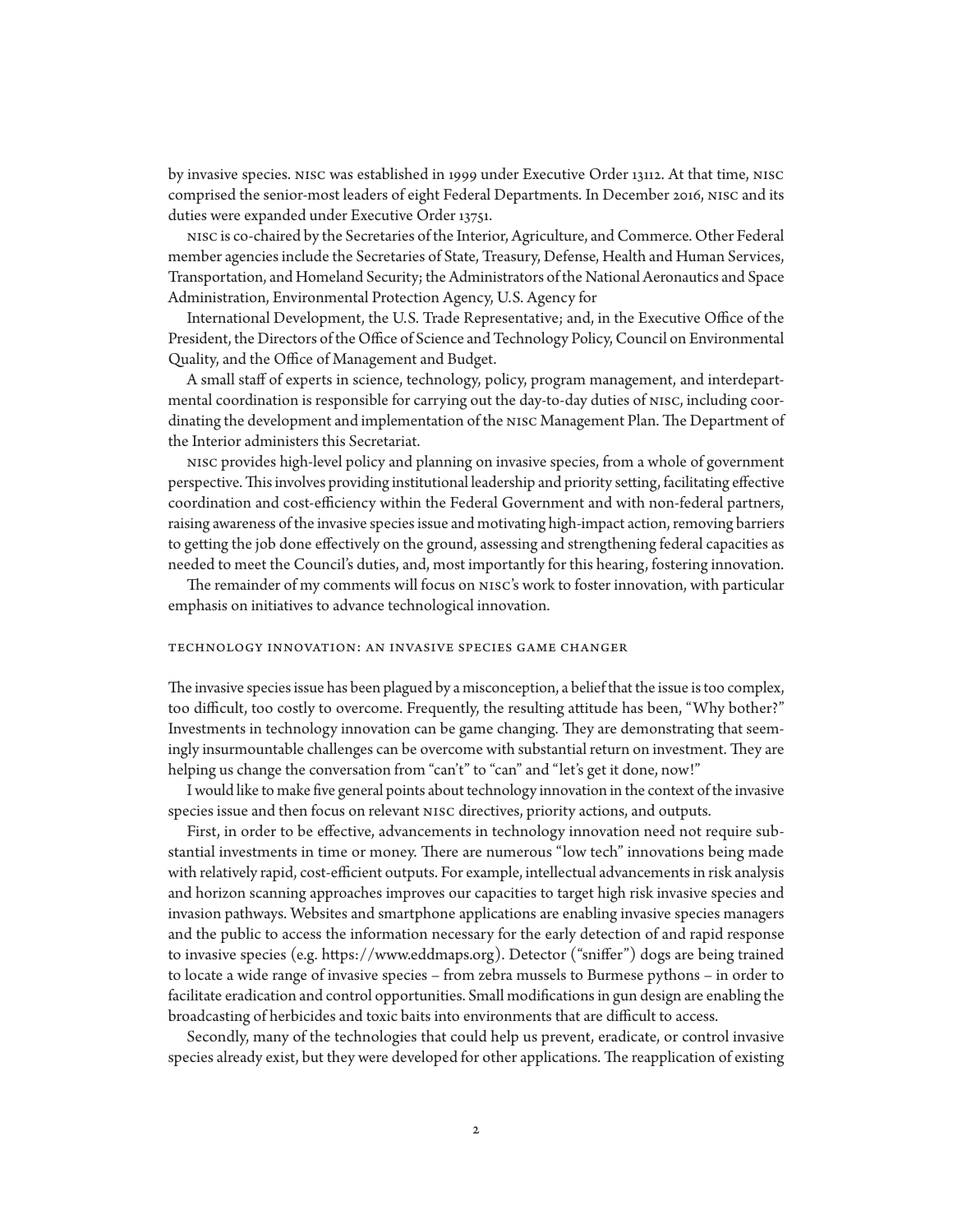technologies is cost-effective and facilitates the emergence of new markets for the private sector. Technology innovation is a catalyst for public-private partnership. For example, Whooshh Innovations has been developing soft, flexible air-filled tubes that use gentle pressure variances to move objects – initially large volumes of fruit. With support from the Department of Energy, they are now using the system to cost-effectively photograph, sort, and move fish upstream. Although the

| <b>SELECTED SPECIES</b> | <b>EXAMPLES OF TECHNOLOGY APPLICATIONS</b>                                                                                                                                                                                                                                                                        |
|-------------------------|-------------------------------------------------------------------------------------------------------------------------------------------------------------------------------------------------------------------------------------------------------------------------------------------------------------------|
| Asian carp              | eDNA, barriers (e.g., underwater electroshock barriers, walls of<br>carbon dioxide bubbles, fencing, locks), species-specific toxicants<br>(carpicide), genetic engineering (e.g. to influence hybridization, sex<br>determination, sterilization - research/conceptualization in prog-<br>ress), and overharvest |
| Cheatgrass              | Remote sensing, video mapping linked to global positioning systems<br>(GPS) and geographic information systems (GIS), biocontrol (op-<br>tions being explored), herbicides, genetic engineering (e.g. reducing<br>herbicide resistance)                                                                           |
| Chestnut blight         | Genetic engineering (blight resistance), biocontrol (exploring in-<br>troduction of a "helper virus")                                                                                                                                                                                                             |
| Cogongrass              | Mapping technologies, herbicides, biocontrol                                                                                                                                                                                                                                                                      |
| Fire ant                | Mapping technologies, baits, toxicants, large- scale hot water appli-<br>cations, biocontrol                                                                                                                                                                                                                      |
| Leafy spurge            | Mapping technologies, herbicides, biocontrol                                                                                                                                                                                                                                                                      |
| New Zealand mudsnail    | Toxicants, temperature treatments, dessicants, biocontrol (predatory<br>trematode), genetic engineering (theoretical)                                                                                                                                                                                             |
| Nutria                  | Snares, traps, attractants, "Judas nutria" (sterilization, radio tracking),<br>artificial resting platforms, camera trapping, DNA sampling, detector<br>dogs, genetic engineering (theoretical)                                                                                                                   |
| Purple loosestrife      | Mapping technologies, herbicides, biocontrol (e.g. Galerucella spp.),<br>site modification (e.g. dredging)                                                                                                                                                                                                        |
| West Nile virus         | Mapping technologies, predictive analytics and risk analyses tools,<br>automated sampling, genetic engineering of mosquitoes (e.g. sex<br>determination, inability to carry virus), vaccines                                                                                                                      |
| Zebra Mussel            | eDNA, watercraft inspection/decontamination, antifouling products,<br>screening, heat treatment, chemical oxidation, sealing contaminated<br>infrastructure, pulse acoustics, magnetism, UV light, genetic engi-<br>neering (theoretical)                                                                         |

**Table 1.** Examples of technologies being applied and/or considered for application to some of worst invasive species challenges in the United States.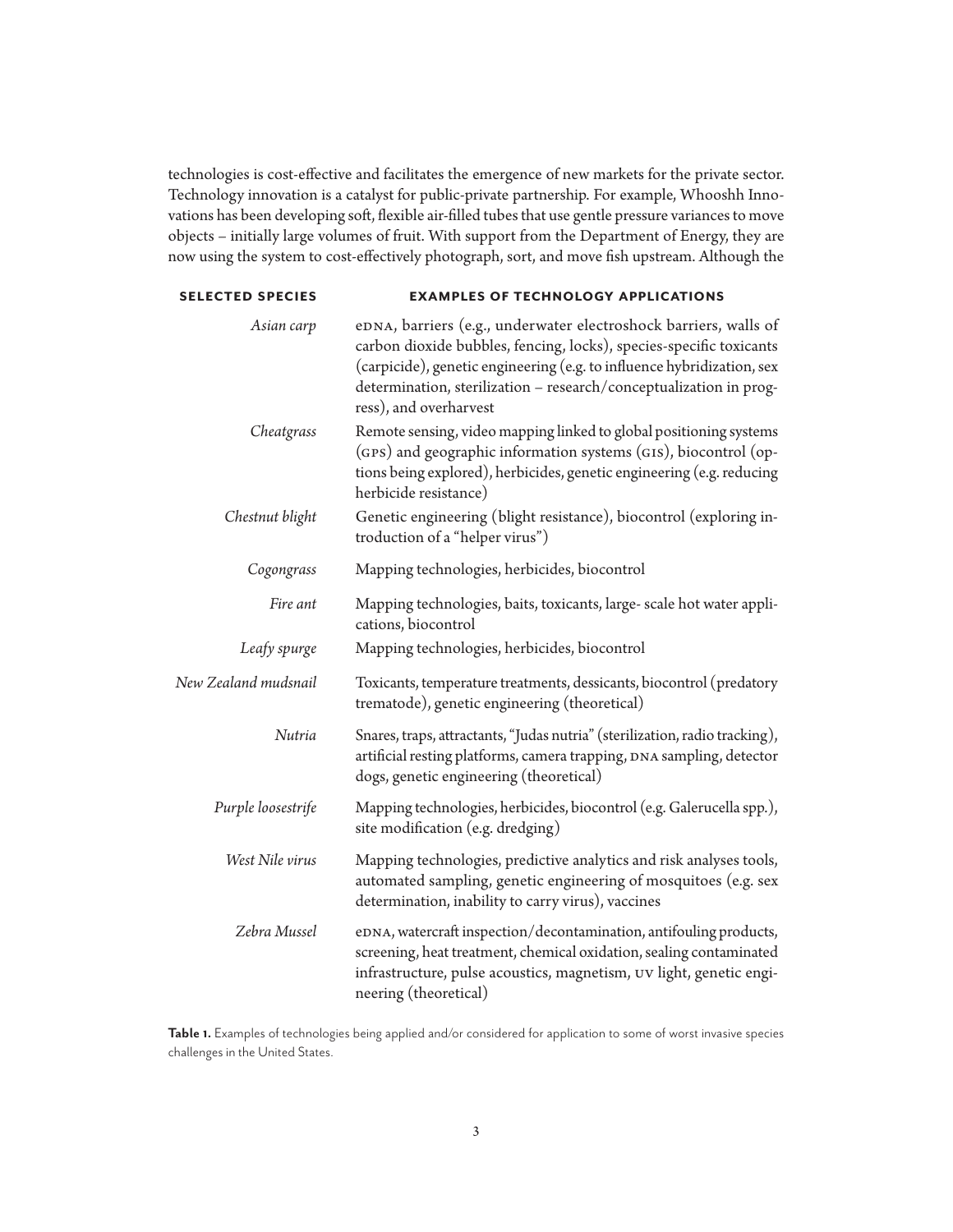initial target of the work was to transfer native fish (e.g. salmon or trout) over dams and other barriers, further adaptations to the system are being explored to enable the automated detection and extraction of invasive carp, lampreys, and other harmful aquatic species.

Third, opportunities are emerging to assemble a comprehensive toolbox to address some of the most imperative invasive species challenges. For example, satellites, drones, automated trapping systems, and DNA sampling techniques are being combined to develop predictive models to better understand the transmission of human disease via invasive mosquitoes.

Fourth, best practices for technology application are context specific, one approach will not fit all scenarios (Table 1). Considerations for developing "fit to purpose" approaches need to explore such variables as the biology of the target species, time of year/day for maximizing effectiveness, ecological and socio-cultural context, legal and institutional frameworks and, of course, budget constraints and timeliness.

Finally, in order for technologies to make a real difference on the ground, focus need not only be on scientific research, but also on the advancement of regulatory systems, social acceptance of technologies and international cooperation that create and maintain the enabling environment for technology application. This is particularly true with regard to some of the technologies that hold the greatest potential to make a significant impact on a large scale. For example, drones are in use for everything from surveillance to injecting toxins, the development and release of biocontrol agents, and the use of genetic-based tools to eradicate populations of invasive species.

The Federal Government has numerous roles to play in advancing technologies for the prevention, eradication, and control of invasive species. Examples include:

- communicating the need for technology innovation to address pressing invasive species challenges;
- catalyzing and incentivizing technology innovation and re-application;
- enabling innovators to reach proof of concept and put their ideas to work on meaningful scales, potentially producing new industries and jobs in the process;
- creating, advancing, and maintaining the intellectual property rights framework necessary for technology development and application; and
- applying technologies to prevent entry, detect and respond to potential invasive species before they have a chance to cause harm, and to eradicate and control those invasive species that are already established.

Technology application not only solves problems but also can provide a return on investment, creating an incentive for new investments and breakthroughs.

#### current priorities

The current priorities for nisc's work to advance technology innovation are set forth in Executive Order 13751 and the 2016-2018 nisc Management Plan. Section 3 of the Executive Order states:

e. *To the extent practicable, Federal agencies shall also expand the use of new and existing technologies and practices; develop, share, and utilize similar metrics and standards, methodologies, and databases and, where relevant, platforms for monitoring invasive species; and, facilitate the interoperability of*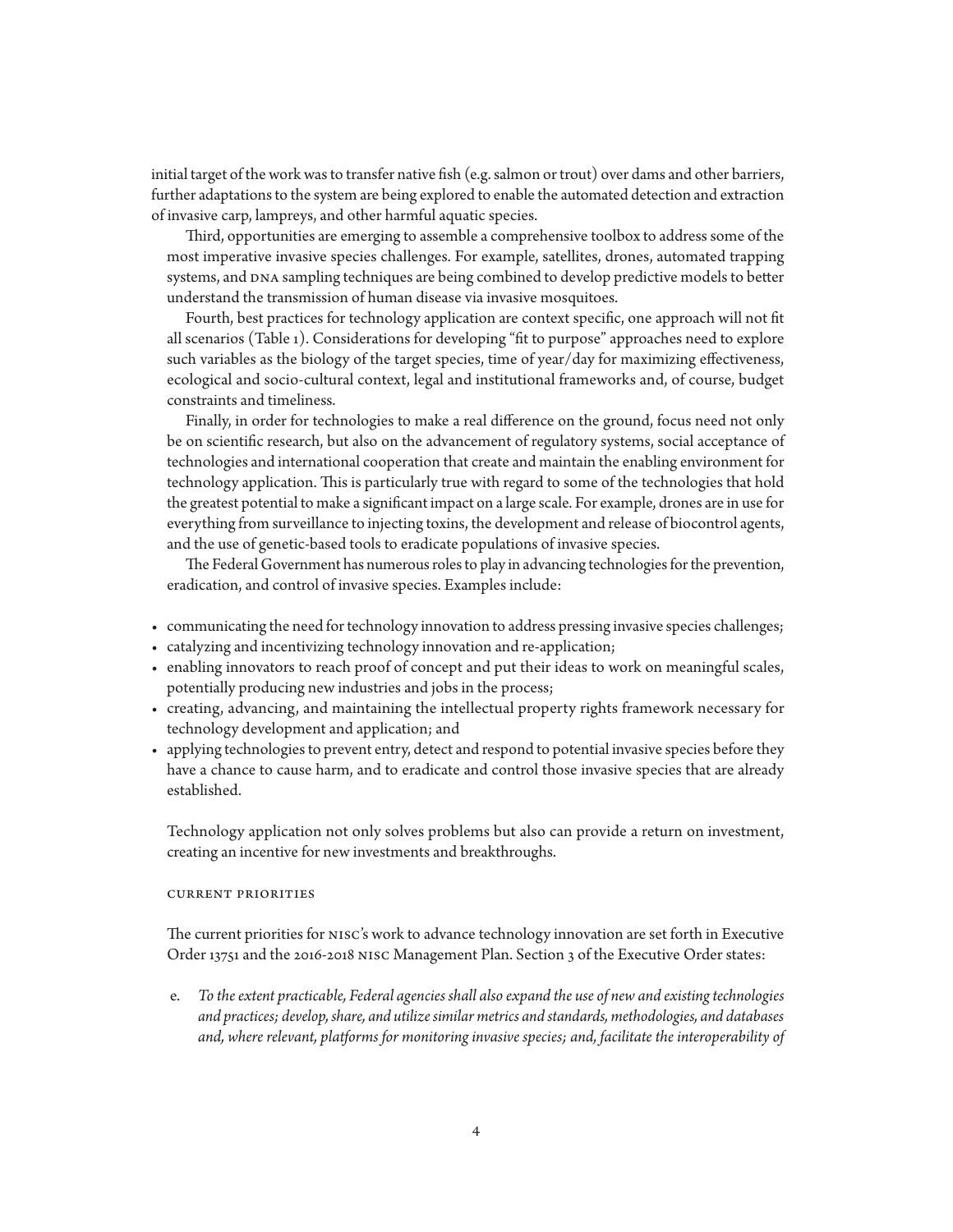*information systems, open data, data analytics, predictive modeling, and data reporting necessary to inform timely, science-based decision making.*

In Section 4, technology innovation is recognized as an emerging priority for the Council:

c. *Federal agencies shall . . . promoting open data and data analytics; harnessing technological advances in remote sensing technologies, molecular tools, cloud computing, and predictive analytics; and using tools such as challenge prizes, citizen science, and crowdsourcing.*

Section 6 states that the Council shall provide national leadership regarding invasive species and shall, among other things:

e. *support and encourage the development of new technologies and practices, and promote the use of existing technologies and practices, to prevent, eradicate, and control invasive species, including those that are vectors, reservoirs, and causative agents of disease.*

Section 7, which directs nisc to publish a National Invasive Species Council Management Plan every three years, states that the Management Plan shall include, among other things, recommendations to:

6. *foster scientific, technical, and programmatic innovation.*

The 2016–2018 nisc Management Plan, which pre-dated the revision of the original Executive Order by six months, includes a goal for the Council to:

*Foster the scientific, technical, and programmatic innovation necessary to enable Federal agencies and their partners to prevent, eradicate, and/or control invasive species, as well as recover species and restore habitats and other assets in a timely and cost-effective manner with negligible impacts to human and environmental health.*

The four priority actions to support implementation of this goal in the context of technology innovation are to:

- 1. *create a mechanism for fostering the development, adoption, and sharing of the decision support tools that will enable nisc member Department/Agencies to more effectively implement the duties set forth in e.o. 13112, nisc Management Plans, and other guidance documents;*
- 2. *work with scientific and technical institutions, organize and co-host an Innovation Summit to*
	- a. *promote scientific, technical, and technological advances that can facilitate invasive species prevention, eradication, and control, and*
	- b. *identify priority needs for further advances in science and technology that can provide solutions to some of the worst invasive species challenges in the U.S. and elsewhere;*
- 3. *conduct an assessment of the potential ecological, socio-economic, and political benefits and costs of gene editing technology in the context of invasive species prevention, eradication, and control; and*
- 4. *based on the outputs of the previous action, develop guidance for the potential ecological,*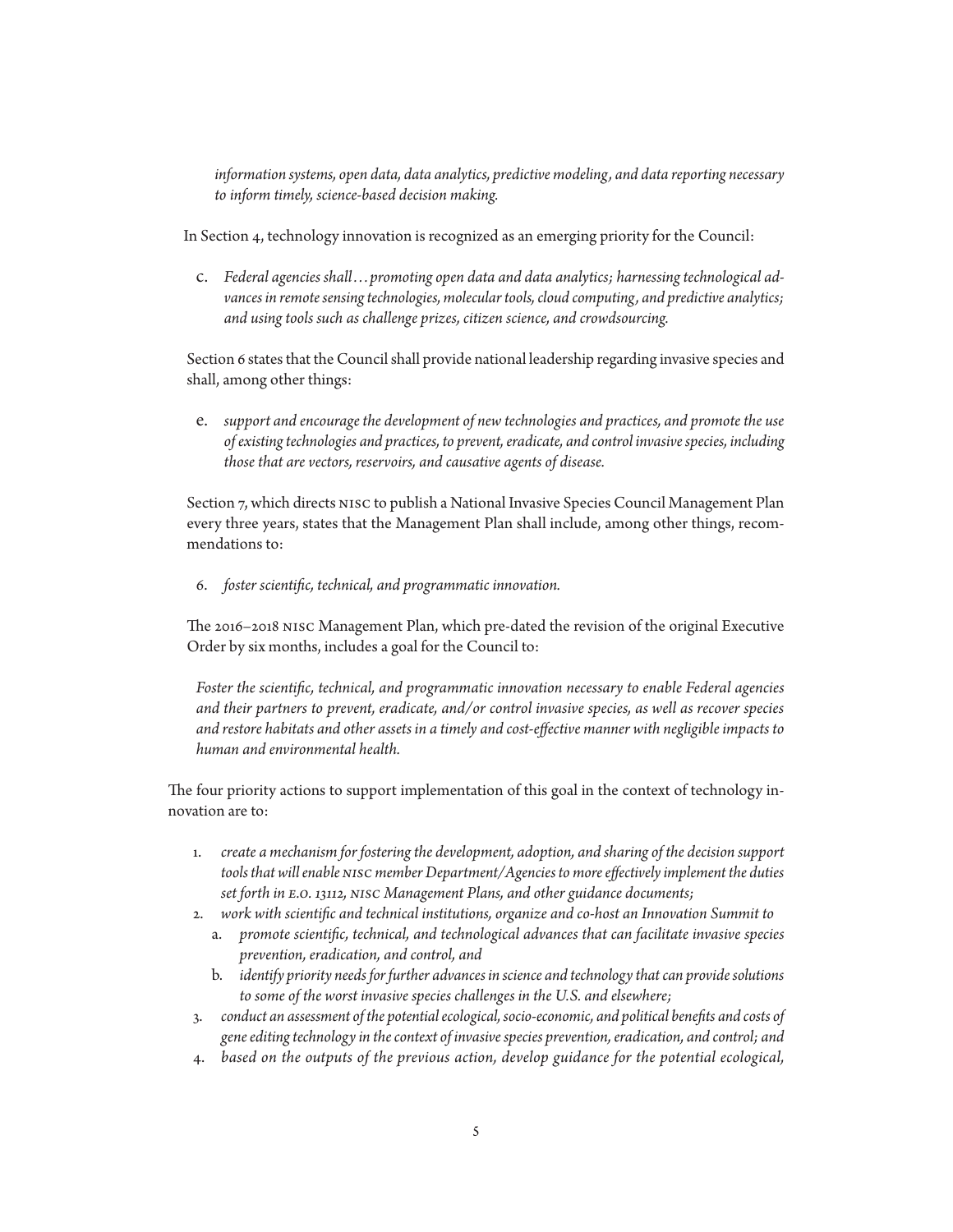*socio-economic, and political benefits and costs of gene editing technology in the context of invasive species prevention, eradication, and control*

#### the innovation summit: a break through

I want to highlight the work that has already been accomplished in the implementation of the third action – organizing an Innovation Summit to advance the prevention, eradication, and control of invasive species. The Innovation Summit was held on December 5, 2016 at the Smithsonian Institution with funding provided by the Laura and John Arnold Foundation. The partner organizations that co-hosted the event included the nisc Secretariat, Smithsonian Institution, Arnold Foundation, Island Conservation, Conservation X Labs and the ANSTF. More than 300 people participated in person or via webcast. Participants included invasive species scientists and managers, technology innovators, experts in technology regulation, and technology grantmakers.

The Innovation Summit was the first ever event to explicitly focus on technology innovation for invasive species from scientific, regulatory, and social perspectives. Through presentations and panel discussions, experts representing a wide range of disciplines reviewed grand challenges in invasive species management (e.g. from invasive grasses that impact rangelands to nutria that threaten infrastructure), new approaches and applied technologies to address these invasive species challenges, mechanisms for incentivizing innovation, the need to create the enabling environment for the technology application (including regulatory, legal, and social barriers), how to best attract technology innovators, and recommendations for moving forward.

The Summit agenda, speaker bios, abstracts, and presentation recordings are available on the nisc website at http://www.doi.gov/invasivespecies/innovation. A report of the Summit is in progress. We anticipate that it will be released by the end of the month, at which time it will also become available on the nisc website.

The presentations and discussions at the Summit did highlight a variety of opportunities for advancing federal leadership in technology innovation for invasive species. Examples include:

- communicating the "grand challenges" in invasive species prevention, eradication, and control to the entrepreneurial community across a wide range of sectors. Those with problems need to become far more visible to those who are highly motivated to innovate solutions;
- incentivizing technology development by the private sector through competitions, prizes, or other initiatives that inspire entrepreneurs to tackle the most pressing invasive species challenges;
- promoting the availability of federal technology grant programs to invasive species scientists and managers. Summit participants included representatives of the Small Business Administration's Small Business Innovation Research program, the Defense Department's Defense Advanced Research Projects Agency, the National Science Foundation's I-Core Program, and the Office of the Director of National Intelligence's Intelligence Advanced Research Projects Activity for the rapid development and commercialization of frontier science and technologies;
- exploring mechanisms to advance regulatory frameworks in a timely manner. Technological advancements – particularly those related to automation and gene-based technologies – are now outpacing the ability of regulatory systems to effectively regulate these technologies;
- fostering public education/outreach initiatives in order to address social concerns about technology development and application in the invasive species context; and
- cultivating an "innovation culture" within and outside the federal government. A wide range of